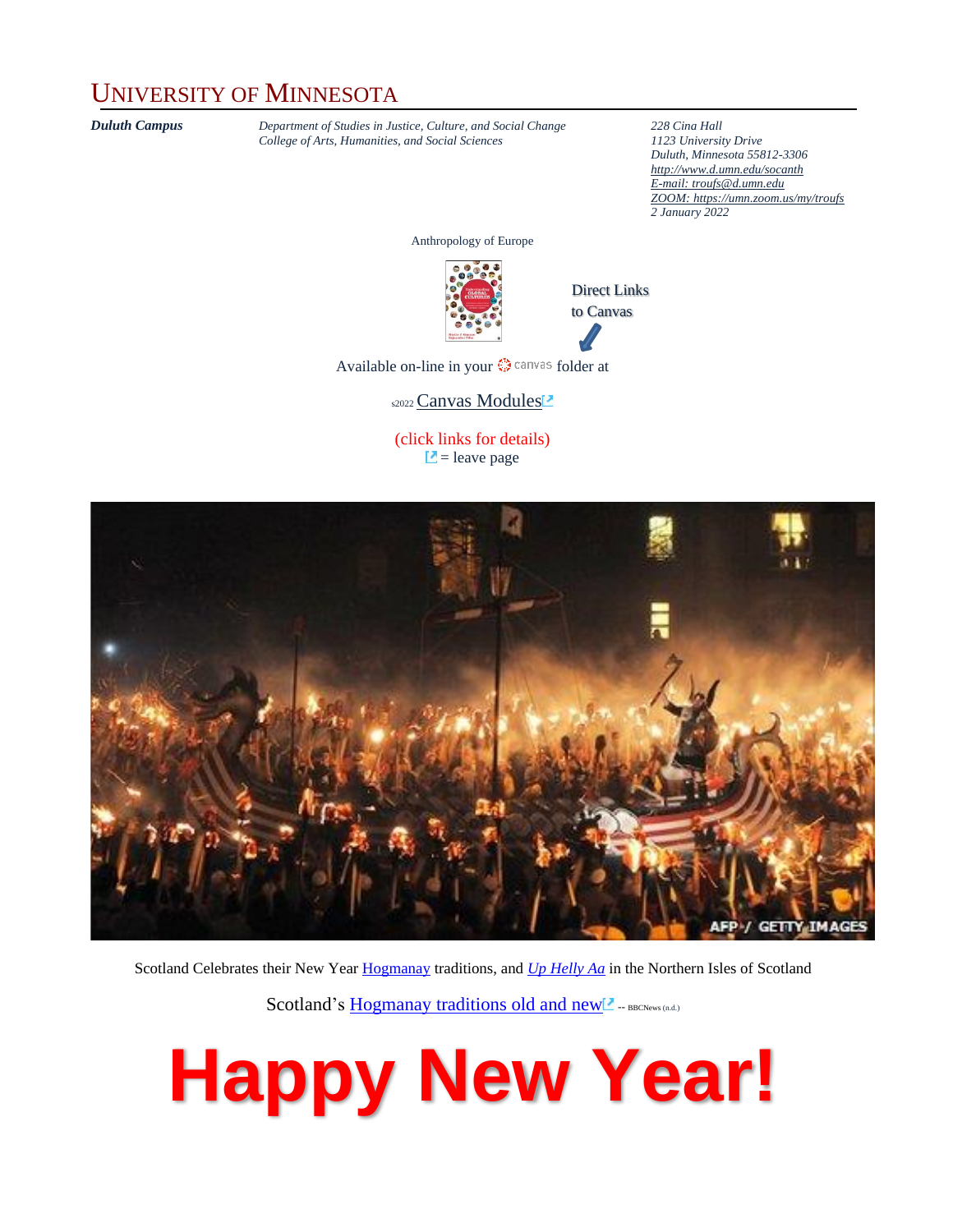

General Orientation to the Course

I hope you had a great Boxing Day, and are having a good Christmas-Hanukkah-Kwanza season. I hope you also had a great New Year's Evening and New Year's Day and are off to a great New Year.

In Vienna and Budapest and throughout much of Europe people were eating lintels on New Year's Day. Eating lintels helps you have a great new year. It is an old European tradition said to bring Good Fortune in the New Year). I've tried them in both places, and it seems the Hungarian lentils work just slightly better than elsewhere. A Hungarian professor friend recently passed on some important information about New Year's Day lentils: "Gabriella says that the heart (seeds) are important for the coming fortune. . . ." **So next year on New Year's Day, eat plenty of lentils and pay special attention to the hearts. . . .**

**Spanish eat "Twelve Grapes for Twelve Bells" at the stroke of midnight on New Years Eve, as tradition has it that eating twelve grapes, one for each stroke of midnight, will bring prosperity and luck in the new year.** [\(Spanish News Today\)](https://spanishnewstoday.com/twelve-grapes-for-twelve-bells-a-spanish-new-years-eve-tradition-explained_1708779-a.html??region=7)

If you missed out on these you can always go for the hidden gold coin or figure in the "King's Cake" on the Feast of the Epiphany, 6 January, a custom which is followed throughout the Christian world. [\(CNN travel;](https://www.cnn.com/travel/article/new-years-food-traditions/index.html) [King's Cake](https://en.wikipedia.org/wiki/King_cake) --Wikipedia)

### **I'm looking forward to Getting Underway.**

#### **If you haven't read my memos . . .**

**["Greetings"](https://www.d.umn.edu/cla/faculty/troufs/anth3635/memos/weekly%20memos/ce_Week_01a_memo_greetings_s2022.pdf) Memo (Textbooks)**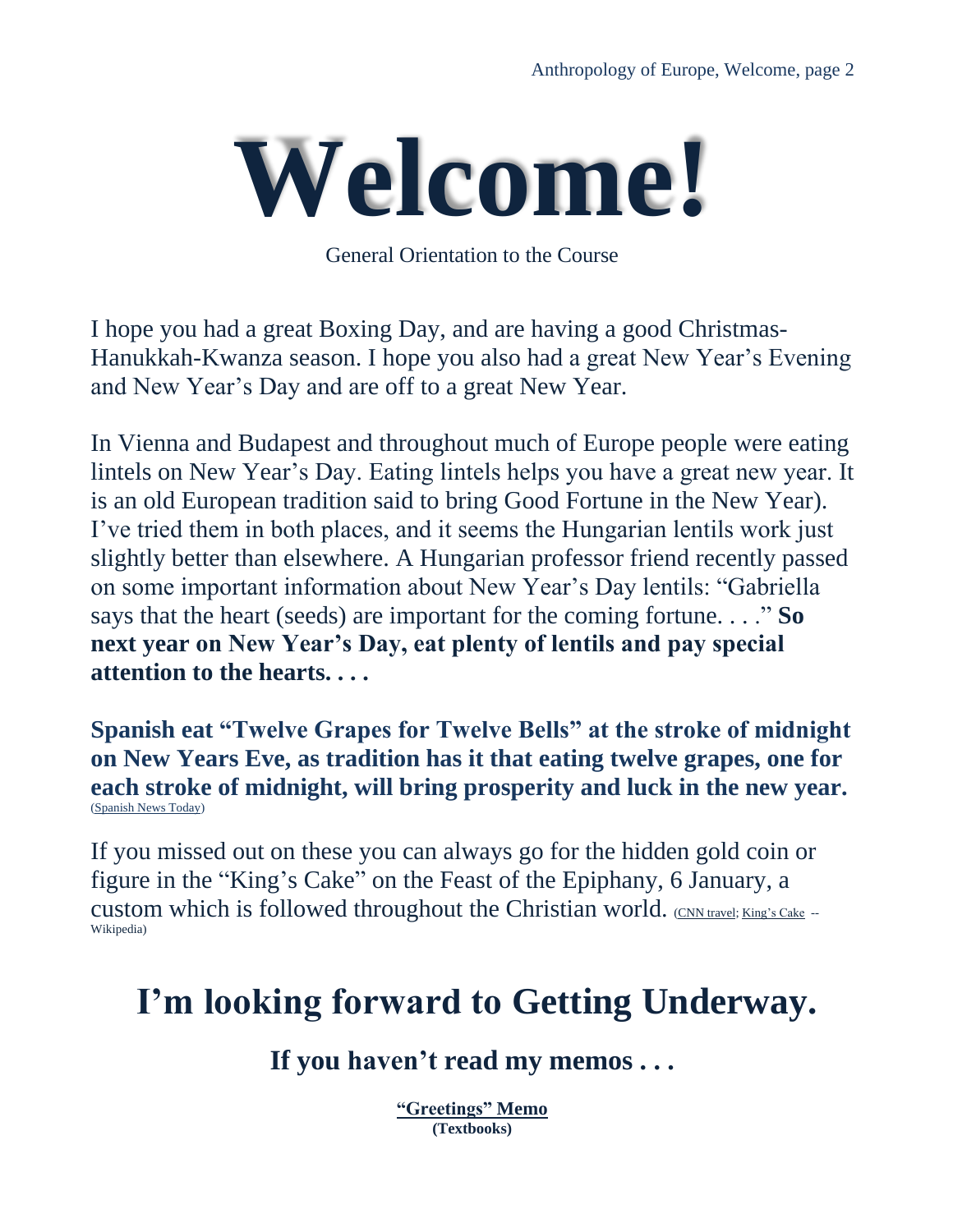of 26 December 2021 $\Box$ 

**my ["Canvas 'Modules' / 'Sunday Memos'"](https://www.d.umn.edu/cla/faculty/troufs/anth3635/memos/weekly%20memos/ce_Week_01b_modules_and_memos_s2022.pdf) (General Organization of Stuff)**  Memo of  $28$  December  $2021$ .

**and my ["Using the Canvas Modules" Memo](https://www.d.umn.edu/cla/faculty/troufs/anth3635/memos/weekly%20memos/ce_Week_01c_using_modules_s2022.pdf) (Keeping Track of Assignments and when things are Due)** Memo of 30 December 2021 $\Box$ ,

**. . . please do that as they contain useful and important information about the course that will make your life much easier.**

> **These are not required reading, but it would be a good idea to read them anyway.**

(That's a lot of stuff to read, but the "stuff" lightens up after next week.)

### **HIGHLIGHTS OF THIS NOTE:**

**[Weekly Memos / Announcements](#page-3-0)**

**[In the News](#page-4-0)** (brief review)

#### **[Media Bias Chart](#page-5-0)**

#### **REM: [Textbook](#page-5-1)**

[A Note on the Exams](#page-6-0)

#### **REM: [The Course in a Nutshell](#page-7-0)**

**[Structure](#page-7-1)**

**[Content](#page-8-0)**

**[Assignments](#page-10-0)** Readings [for the Semester](https://www.d.umn.edu/cla/faculty/troufs/anthfood/afread-s.html#title)<sup>[2]</sup>

**[Questions /](#page-10-1) Comments**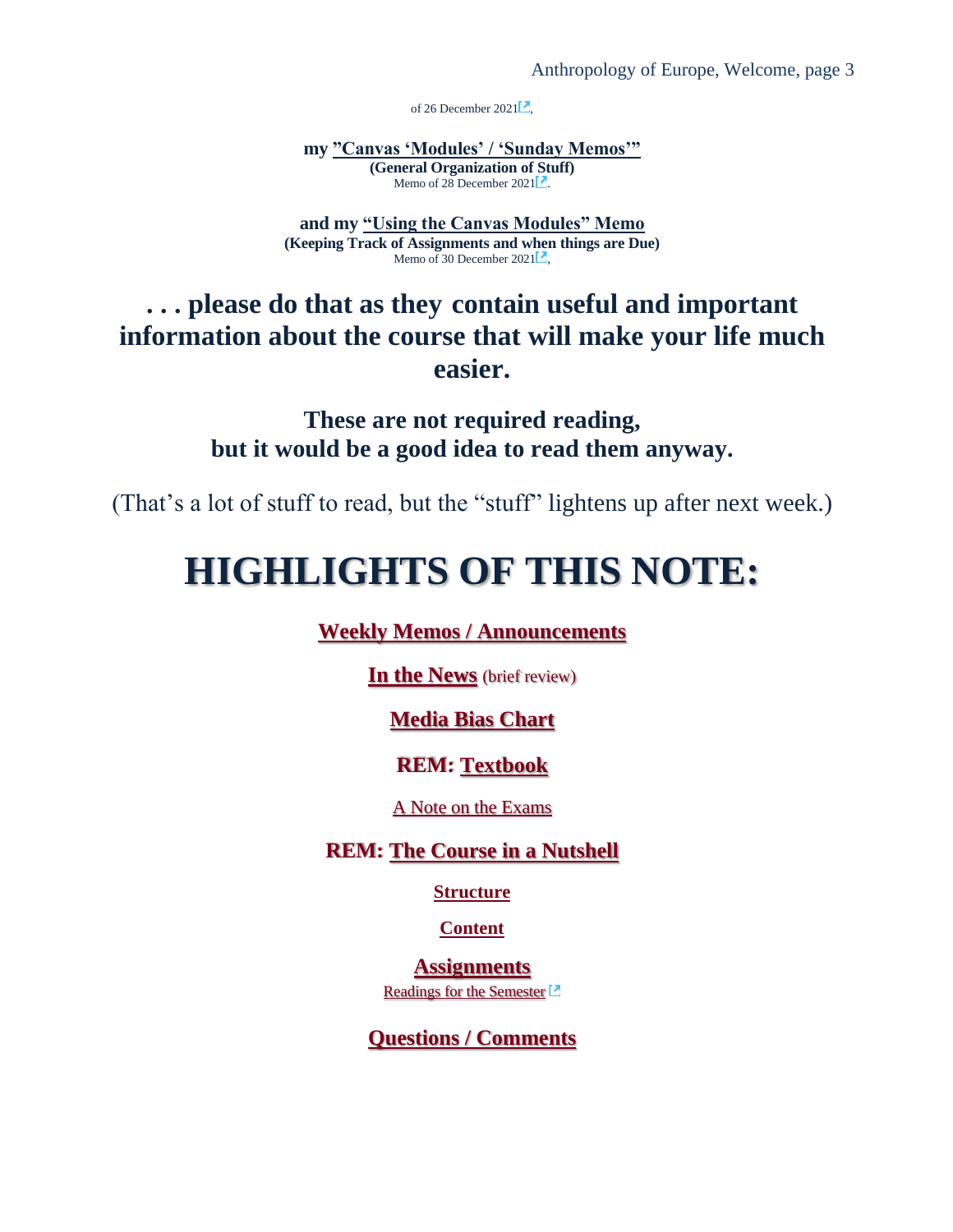# <span id="page-3-0"></span>**Weekly Memos / Announcements**

**Every week—usually on Sunday—you will receive a .pdf memo like this, which outlines what's happening for the week.** 

**Each week you will get the "Sunday Memo" in your UM e-mail account** (usually something like *123student@d.umn.edu*), **and it will be available in your folder in two places . . . at the top of your Canvas "Home Page" and in your "Announcements" folder** 

REM: Links on screenshots are not "hot" (active)

When the semester starts the links on the memos will be "hot" (active) and they will take you to more detailed information.

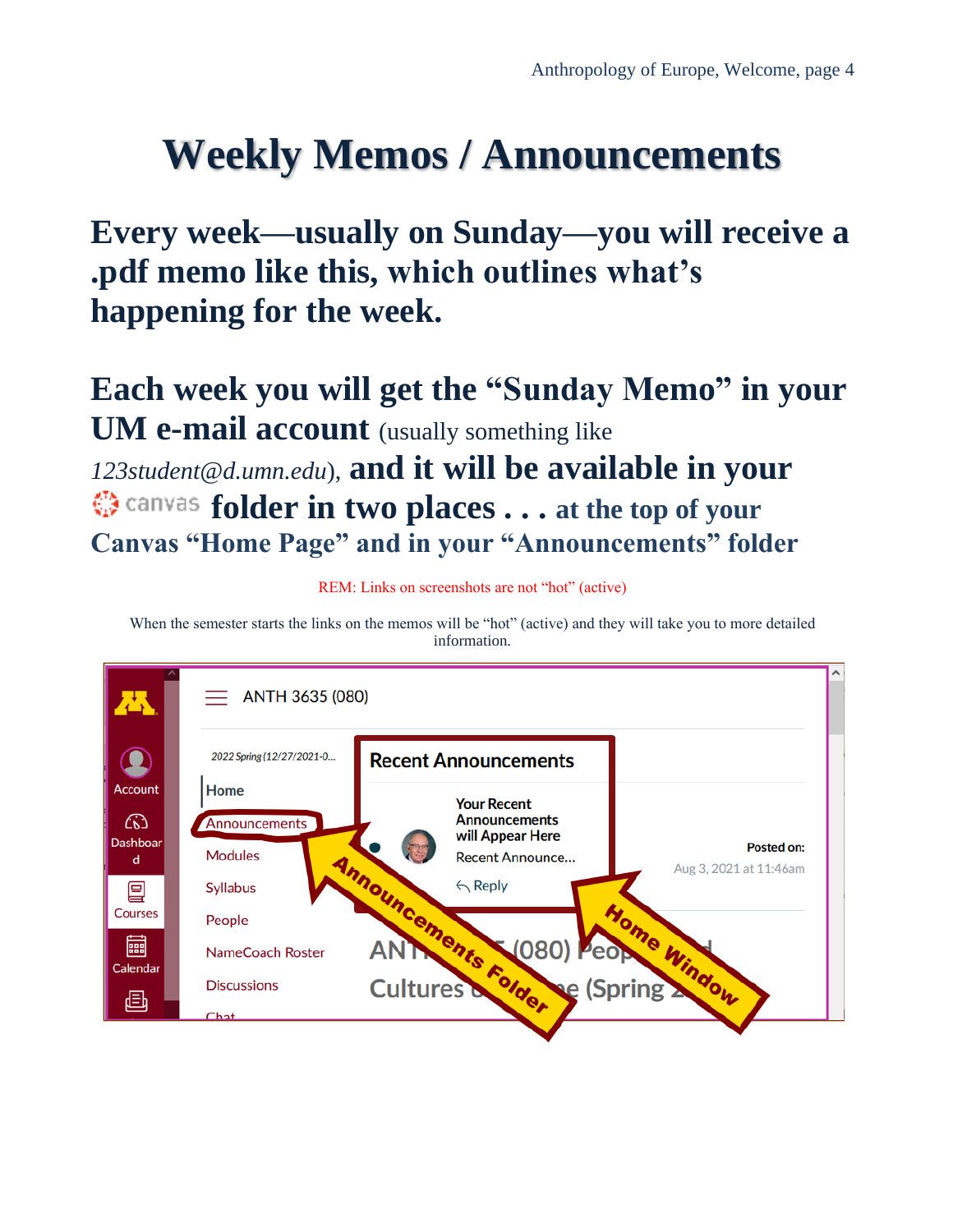**These weekly memos mimic the Modules section of Canvas and contain lots of valuable and timely information, so pay careful attention to them. This materials is similar to, but more detailed than, the Canvas Modules information. They contain . . .**

- The Weeks' **Assignments and Activities Schedules**
- **[Due Dates](https://www.d.umn.edu/cla/faculty/troufs/anth3635/cedue-dates.html#title)** for the Weeks
- The Weeks' **Modules Summaries**
- **Reminders** for the Weeks
- Suggestions and Hints for **[Exams](https://www.d.umn.edu/cla/faculty/troufs/anth3635/ceexams_midterm.html#title)**
- **Interesting tidbits** of the week, including **For-Fun Food Trivia** . . .
- **Optional links** that might be generally interesting and/or useful for example **Extra [Credit Opportunities](https://www.d.umn.edu/cla/faculty/troufs/anth3635/ceextracredit.html#title)**
- Information on **In-Class Films [and Videos](https://www.d.umn.edu/cla/faculty/troufs/anth3635/cevideo_schedule.html#title)** (of which there will be many, starting next week)
- <span id="page-4-0"></span>• **Breaking News Items**

# **In the News** (brief review)

In the "Greetings!" memo I mentioned that interest in World Cultures—and Especially the Peoples and Cultures of Europe—has never been higher, or more important. As for **"tomorrow's headlines. . . . You can see that in the news and editorial pages of the weekly papers and the other news media.**\*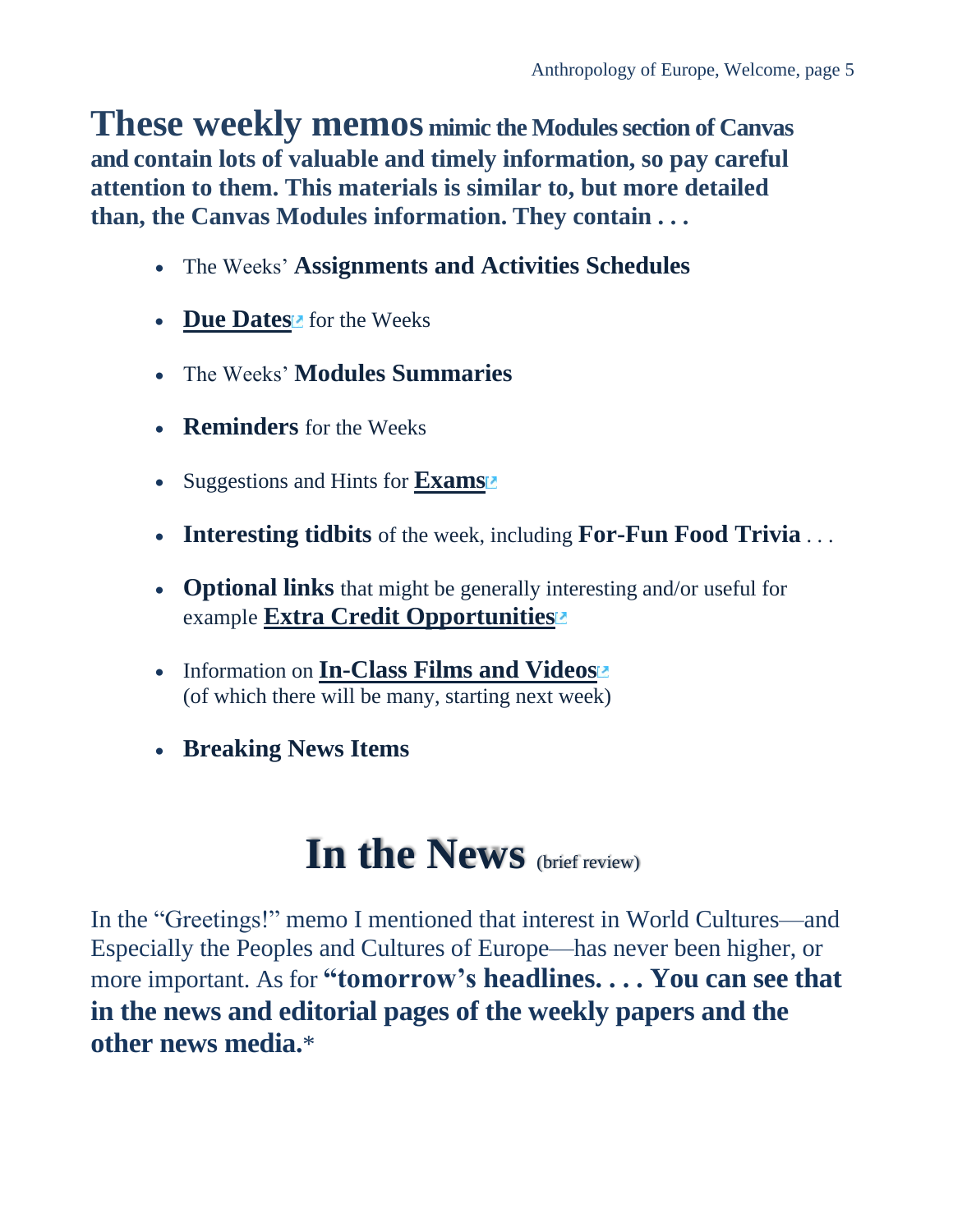In the world news we'll be exploring cultural, social, political, spiritual, psychological, historical, prehistorical, recreational, economic, technological, ethical, and the like—so stay tuned. **And during the semester you will be in charge of reporting the news of one country.**

<span id="page-5-0"></span>**\*Disclosure: Items selected from on-line news sources will under normal circumstances be limited to sources classified as legitimate "News"** (the green rectangle on the chart) **and "***Fair Interpretations* **of the News"** (the yellow rectangle on the chart) **by the authors of the** 





# **REM: Textbook**

### <span id="page-5-1"></span>**Detailed information on the textbook for the course can**

**be found at <sup>&</sup>lt;**[https://www.d.umn.edu/cla/faculty/troufs/anth3635/cetexts.html#title>](https://www.d.umn.edu/cla/faculty/troufs/anth3635/cetexts.html#title)**.**

**[click ↑ here]**

**The text is** *Understanding Global Cultures: Metaphorical Journeys Through 34 Nations, Clusters of Nations, Continents, and Diversity, Sixth Edition*

(Thousand Oaks, CA: SAGE Publications, 2015)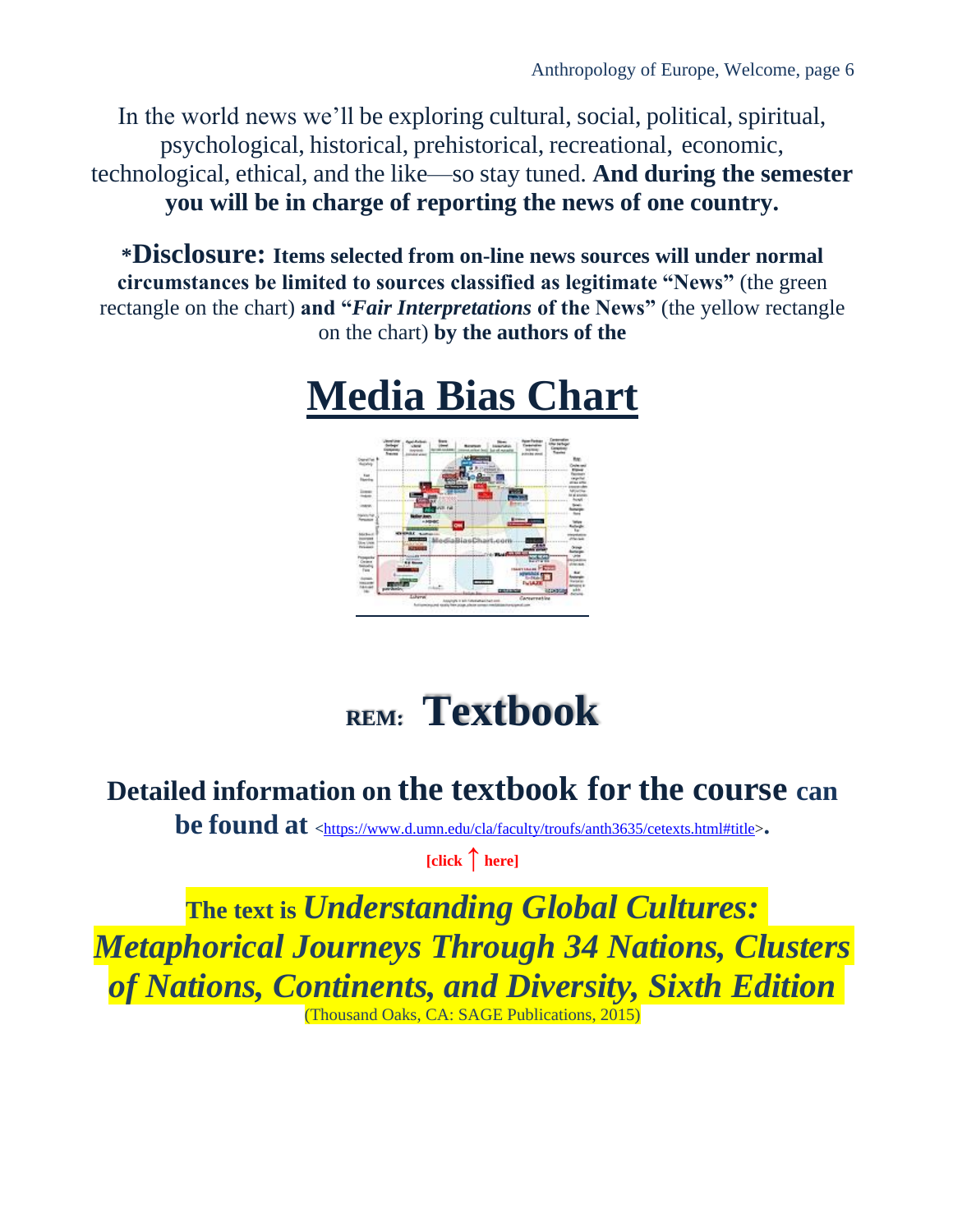#### Anthropology of Europe, Welcome, page 7



by [Martin J. Gannon,](https://www.d.umn.edu/cla/faculty/troufs/anth3635/cetexts.html#gannon) Professor, California State University San Marcos Professor Emeritus, Robert H. Smith School of Business, University of Maryland, and [Rajnandini \(Raj\) Pillai,](https://www.d.umn.edu/cla/faculty/troufs/anth3635/cetexts.html#pillai) Professor, California State University San Marcos, (SAGE Publications, Thousand Oaks, CA, 2015).

(It's expensive, so consider renting one, or buy a used copy; exams are open-book, so you should have a copy. We are using this text this semester in both ANTH 1080 Global Cultures and in ANTH 3635 Anthropology of Europe. We also used it in the ANTH 1080 Global Cultures course in the fall, so students from last semester may have books for sale or loan.)

### **A NOTE ON THE EXAMS**

<span id="page-6-0"></span>As I mentioned earlier, **the exams will be open-book essays constructed from a list of study questions that you help create**, so it would be a good idea for you to have your own copy of each text you plan to use in the exams.

#### **One thing that you should keep in mind when approaching these readings, which I will talk more about as the class progresses, is that as mentioned above the exams are open-**

**book.** And for that you should normally just need to read the books carefully and be able to discuss them intelligently. That is, you should read these as if you had picked it/them up at an airport on the way to

Dornoch, Scotland, or at neighborhood bookshop **because you were interested in the** 

subject and wanted to know more about it, like literally millions of people are doing in everyday life.

**PLEASE NOTE WHAT I MENTIONED EARLIER:**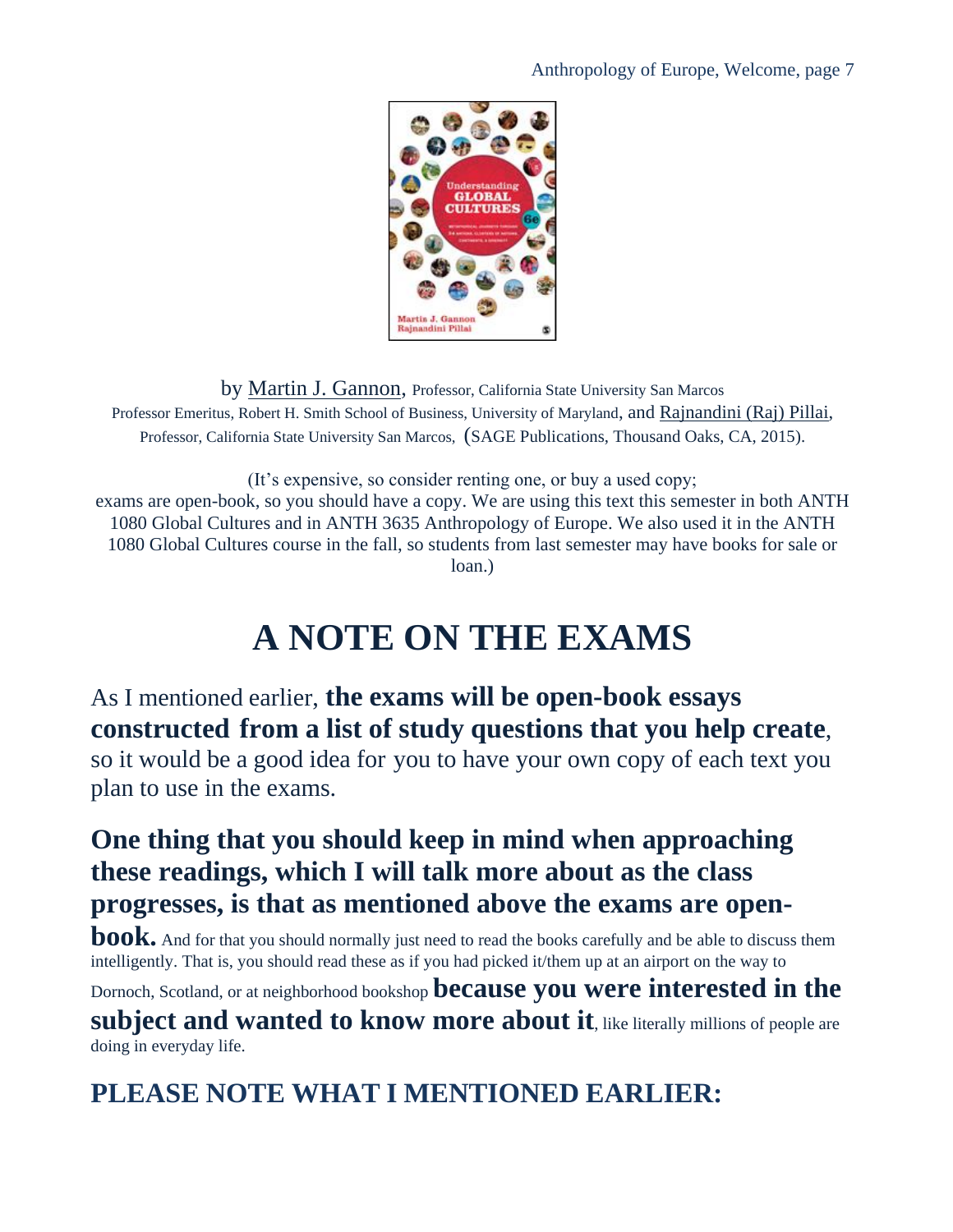*Some students are used to principally memorizing facts in classes. This class is not one where that is the focus.* **It is about investigating new topics, reading, listening, synthesizing ideas, thinking, exploring, and becoming familiar enough with the various subjects, peoples and places to carry on an intelligent conversation in modern-day society.**

**In short, this class aims to give you practice in critical thinking, and even creativity, avoiding rote memorization if possible.**

### **Critical thinking**, involving **evaluation** and **synthesis**, has long been regarded as essential for success in the modern-day world. In recent years, actually for two decades, **creativity** has also become central to success, and "process" skills" vital to creativity. Process skills involve "strategies to reframe challenges and extrapolate and transform information, and to accept and deal with ambiguity" (Pappano, ["Learning](http://www.google.com/url?sa=t&rct=j&q&esrc=s&source=web&cd=1&cad=rja&ved=0CCoQqQIwAA&url=http%3A%2F%2Fwww.nytimes.com%2F2014%2F02%2F09%2Feducation%2Fedlife%2Fcreativity-becomes-an-academic-discipline.html&ei=ivr4UpW-AsS8yAH374H4CQ&usg=AFQjCNERYQCiPmsrRTmkzA_Tt-XoOsE6Sw&sig2=bkJiq4nVDKOnR3albCRm8Q&bvm=bv.60983673%2Cd.aWc) to Think [Outside the](http://www.google.com/url?sa=t&rct=j&q&esrc=s&source=web&cd=1&cad=rja&ved=0CCoQqQIwAA&url=http%3A%2F%2Fwww.nytimes.com%2F2014%2F02%2F09%2Feducation%2Fedlife%2Fcreativity-becomes-an-academic-discipline.html&ei=ivr4UpW-AsS8yAH374H4CQ&usg=AFQjCNERYQCiPmsrRTmkzA_Tt-XoOsE6Sw&sig2=bkJiq4nVDKOnR3albCRm8Q&bvm=bv.60983673%2Cd.aWc) Box," [The New York Times](http://www.nytimes.com/) [Education](http://www.nytimes.com/pages/education/edlife/index.html) Life, 9 February 2014, 8). Laura Pappano, writer in residence at Wellesley Center for Women at Wellesley College, points out that "In 2010 'creativity' was the factor most crucial for success found in an I.B.M. survey of 1,500 chief executives in 33 industries. These days 'creative' is the most used buzzword in LinkedIn profiles two years running"  $(2014, 8)$ . It still is. They still are.

With all of the class materials **you will be expected to share your ideas and comments with others** in the Class *Discussions*.

<span id="page-7-1"></span><span id="page-7-0"></span>It is not accidental that *TAPS***, Canada's leading Beer Magazine**—in fact it's *THE BEER MAGAZINE—*features this item from this class in an editorial (Winter 2011- 2012, p. 2); at least one major Editor in Chief thinks it's worth noting and imitating. [<http://www.d.umn.edu/cla/faculty/troufs/anthfood/index\\_online.html#KarlaDudley>](http://www.d.umn.edu/cla/faculty/troufs/anthfood/index_online.html#KarlaDudley)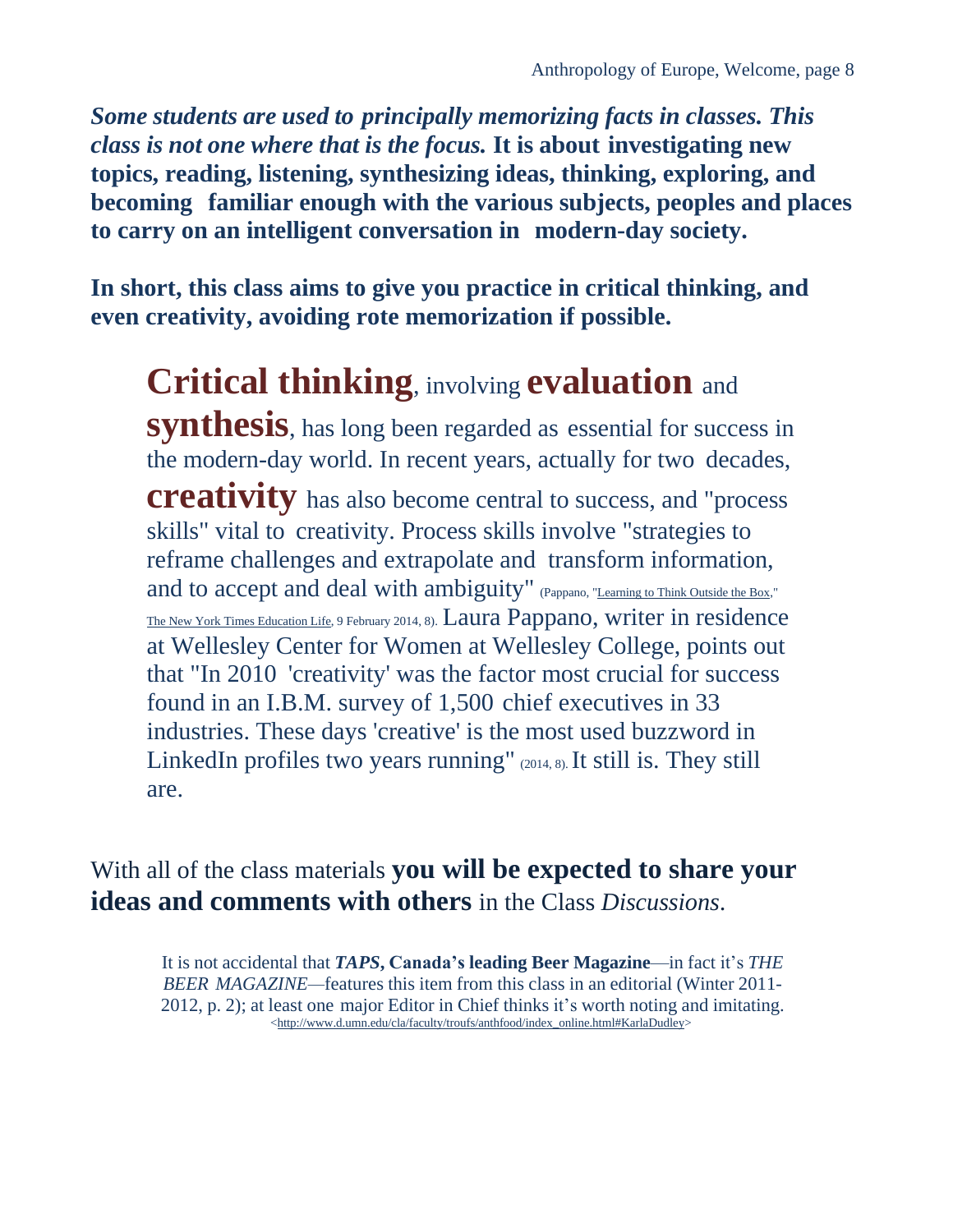### **THE COURSE** *STRUCTURE* **IN A NUTSHELL**

### **Overall, this course consists of** *three main segments***:**

### **I Orientation and Background**

**Introduction**

**Basic Concepts**

**History**

**Theory**

**Methods and Techniques**

# **II Exploration**

**Comparative / Cross-Cultural Holistic** [\(holism slides.pptx\)](https://www.d.umn.edu/cla/faculty/troufs/anth3635/ceslides.html#title) **Ethnographic Case Studies from the Real World: Real People . . . Real Places from Around the Globe**

# <span id="page-8-0"></span>**III Student Presentations on Term Research Projects**

## **THE COURSE** *CONTENT* **IN A NUTSHELL**

**primarily comes from the following sources . . .**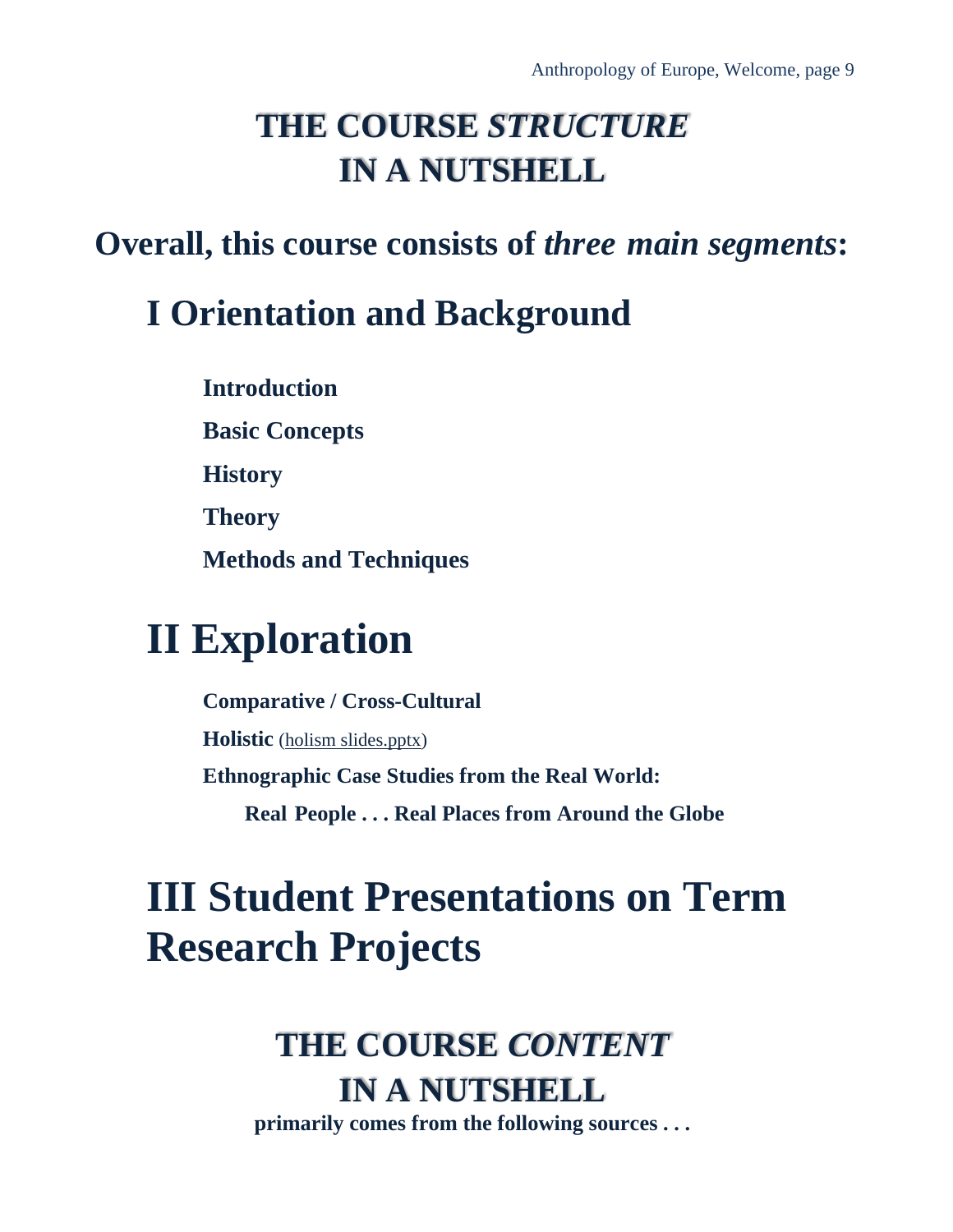MAIN MEMO FOR THE WEEK . . .

**[IN-THE-NEWS](https://www.d.umn.edu/cla/faculty/troufs/anth3635/ce_in_the_news_report.html#title) . . .**

**[VIDEO EXPLORATIONS](https://www.d.umn.edu/cla/faculty/troufs/anth3635/cevideo_schedule.html#title)** . . .k

**[SLIDE PRESENTATIONS](https://www.d.umn.edu/cla/faculty/troufs/anth3635/ceslides.html#title)** . . .

**[READINGS FOR THE WEEK](https://www.d.umn.edu/cla/faculty/troufs/anth3635/ceread-s.html#title)** ...

OTHER ASSIGNMENT INFORMATION . . .

MIDTERM AND FINAL EXAM[S](https://www.d.umn.edu/cla/faculty/troufs/anthfood/afvideo_schedule.html#title)E...

**[RESEARCH PROJECT INFORMATION](https://www.d.umn.edu/cla/faculty/troufs/anth3635/ceproject.html#title) . . . on a topic of your choice** 

**related to the course**

**[DISCUSSIONS](https://www.d.umn.edu/cla/faculty/troufs/anth3635/ceforumsamples.html#title) . . . including your personal experiences**

(optional) **[EXTRA CREDIT](https://www.d.umn.edu/cla/faculty/troufs/anth3635/ceextracredit.html#title)** $\bullet$  ... on a topic of your choice related to the course OTHER (optional) . . .

**PLEASE NOTE:**

**Both the Midterm Exam and Final Exam are open-book/open-notes essay exams.**

**So there should be very little work and effort spent on memorizing facts, other than, perhaps, where to go to find the information you are looking for.**

**More Information on Exams: [Midterm](https://www.d.umn.edu/cla/faculty/troufs/anth3635/ceexams_midterm.html#title)<sup>®</sup>/ [Final](https://www.d.umn.edu/cla/faculty/troufs/anth3635/ceexams_final.html#title)<sup>®</sup>** 

**Additional [General Course Information](https://www.d.umn.edu/cla/faculty/troufs/anth3635/cecourseinfo.html#title)**

**For the first part of the course** much of the material for the week will be presented in the form of **text and video materials and on-line slide materials**. Please note that many of the slide decks go hand-in-hand with the materials in the anchor text. If your learning style is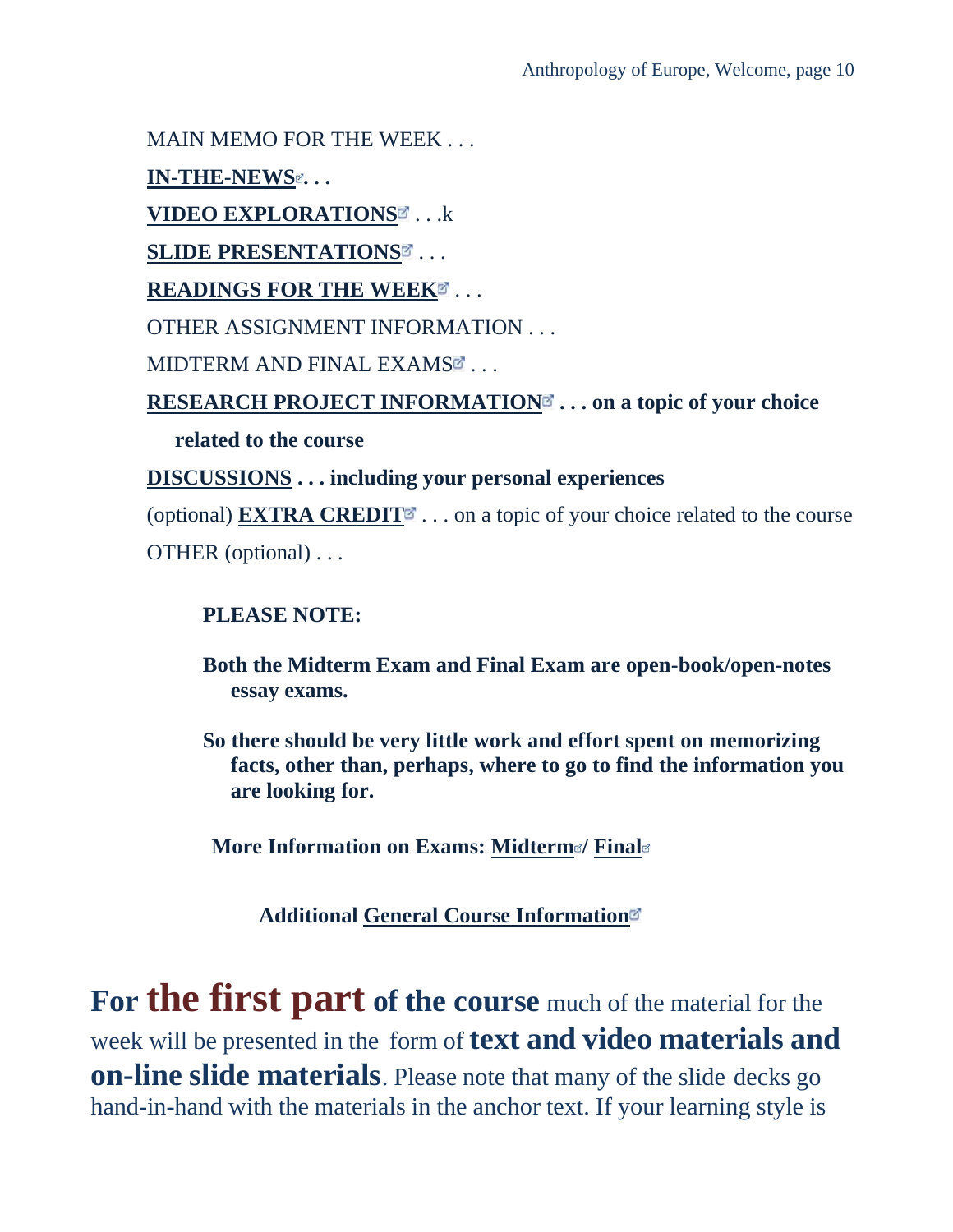visual, focus first/more on the slides.**In the second section** of the semester, once you have mastered the basic information relating to the Anthropology of Europe, we will look (generally comparatively, *cf*., Main Characteristics of Anthropology in Week 1) at **a series of additional** 

**video materials from around the world**.**The final section will focus on your research projects.**

### <span id="page-10-0"></span>Have a general once-over look at the ... **Assignments and Events for Week 1**

which are listed on your  $\bigcirc$  canvas **["Modules" folder](https://canvas.umn.edu/courses/282731/modules/945780)**.

REVIEW the **"Using the Canvas 'Modules'"** materials at **["Using the Canvas Modules"](https://www.d.umn.edu/cla/faculty/troufs/anth3635/memos/weekly%20memos/ce_Week_01c_using_modules_s2022.pdf) materials the (Keeping Track of Assignments and when things are Due) Memo of 30 December 2021 , at** 

[<https://www.d.umn.edu/cla/faculty/troufs/anth3635/memos/weekly%20memos/ce\\_Week\\_01c\\_using\\_modules\\_s2022.pdf>](https://www.d.umn.edu/cla/faculty/troufs/anth3635/memos/weekly%20memos/ce_Week_01c_using_modules_s2022.pdf).

# **Questions / Comments**

<span id="page-10-1"></span>If you have any **questions or comments** right now, please do not hesitate to e-mail [troufs@d.umn.edu](mailto:troufs@d.umn.edu), or ZOOM <https://umn.zoom.us/my/troufs><sup>7</sup> (E-mail is fastest, and most generally best as quite often URLs need be sent.)

Best Wishes,

Tim Roufs 30 December 2021 [<http://www.d.umn.edu/~troufs/>](http://www.d.umn.edu/~troufs/) [<https://umn.zoom.us/my/troufs>](https://umn.zoom.us/my/troufs)  $\leq$ other contact information $\geq$